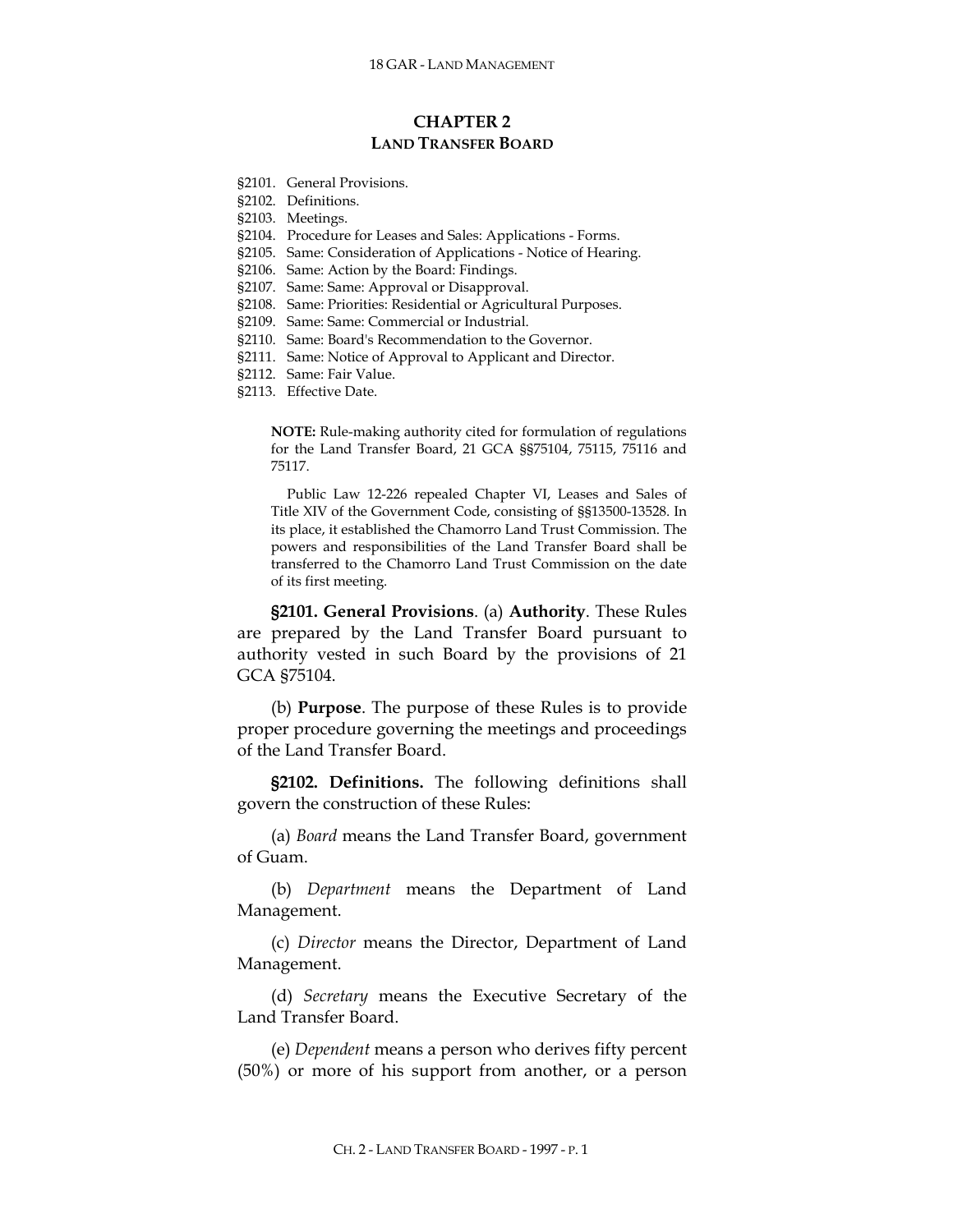who is least fifty percent (50%) physically incapacitated from work.

**§2103. Meetings.** (a) **Chairman: Vice-Chairman.** The Chairman of the Board shall be that member designated as such by the Governor. He shall preside at all meetings, hearings or proceedings of the Board. The Vice-Chairman of the Board shall be appointed by the Chairman at the first meeting of each calendar year, and shall be that member of the Board having the least period of service as a member remaining to be served. If two (2) or more members have the same period of service remaining, the Chairman shall appoint one (1) of such members as the Vice-Chairman. Upon the Chairman's absence or inability to serve, the Vice-Chairman shall assume the duties of the Chairman during the period of such absence or inability of the Chairman.

(b) **Meetings**: Regular. Regular meetings of the Board shall be held once each month, on the third Thursday of each month, at 7:00 P.M., at the place to be designated by the Chairman. Such meetings shall be opened to the public except that the Board's findings and decisions shall be made in closed sessions.

(c) **Same: Special**. The Chairman may call a special meeting to discuss special matters. Such meetings shall be confined to the purpose for which the meeting was called.

(d) **Same: Notice**. Notice of all regular meetings shall be given in writing by the Secretary to each member of the Board at least three (3) days prior to the meeting, and shall specify the time, date and place of the meeting. All special meetings may be called by the Secretary. Such notice of special meetings shall include the purpose or purposes for which the meeting is called.

(e) **Same: Quorum**. The presence of at least three (3) members at a meeting shall be necessary to constitute a quorum for the transaction of business. If fewer than three (3) are present, the Board shall meet, take the roll and adjourn until the next regular meeting.

(f) **Votes.** In all matters requiring the votes of the members, the affirmative votes of a majority of those present at a meeting shall be required to carry the vote. In the event of a tie vote, the Chairman shall cast the deciding vote.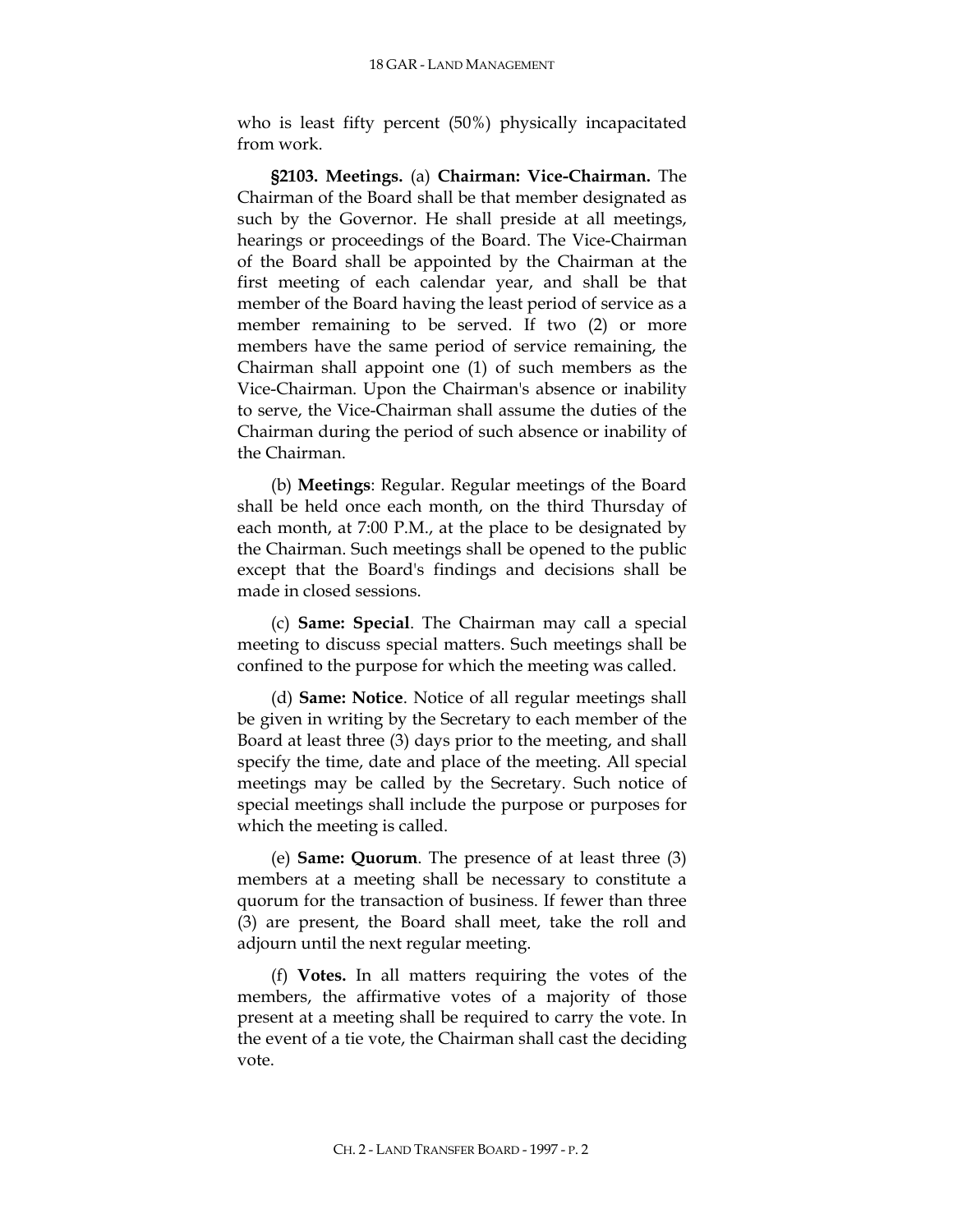(g) **Removal of Members.** Absence without cause by a member from three (3) consecutive regular meetings or from four (4) regular meetings during any calendar year shall constitute sufficient ground for removal from the Board. In this connection, it shall be the duty of the Board to inform the Governor of such absence for whatever action he deems necessary.

(h) **Recorder.** The Department shall furnish the services of a recorder for all meetings of the Board. Such recorder shall record all proceedings and prepare the minutes of all the meetings.

**§2104. Procedure for Leases and Sales: Applications - Forms.** All applications for lease, purchase or quitclaim of government real property shall be made in forms substantially as follows: (See Appendices A, B and C.)

**NOTE:** Although reference is made to Appendices A, B and C as containing application forms for lease, purchase or quitclaim, the above cited appendices were not included within these Regulations at the time of the original publication. However, these forms are available from the Land Transfer Board.

**§2105. Same: Consideration of Applications - Notice of Hearing.** All applications found to be complete and in proper form as a result of preliminary consideration or special investigation in accordance with 21 GCA §75108 shall be considered at the next regular meeting following such preliminary consideration or special investigation. Notice of such hearing on consideration of applications shall be given to the general public, the applicants, the Governor and the heads of departments and agencies of the government of Guam at least thirty (30) days prior to the date of such hearing. The notice shall be substantially in form as follows:

(a) To the public:

\_\_\_\_\_\_\_\_\_\_\_\_\_\_\_\_\_\_  $\frac{1}{\sqrt{2}}$ \_\_\_\_\_\_\_\_\_\_\_\_\_\_\_\_\_\_\_

\_\_\_\_\_\_\_\_\_\_\_\_\_\_ \_\_\_\_\_\_\_\_\_\_\_\_\_\_\_\_\_

## **NOTICE**

There has been filed with the Land Transfer Board, government of Guam, the following applications to (purchase or lease) government of Guam real property: Applicant \_\_\_\_\_\_\_ Address Property Applied For

CH. 2 - LAND TRANSFER BOARD - 1997 - P. 3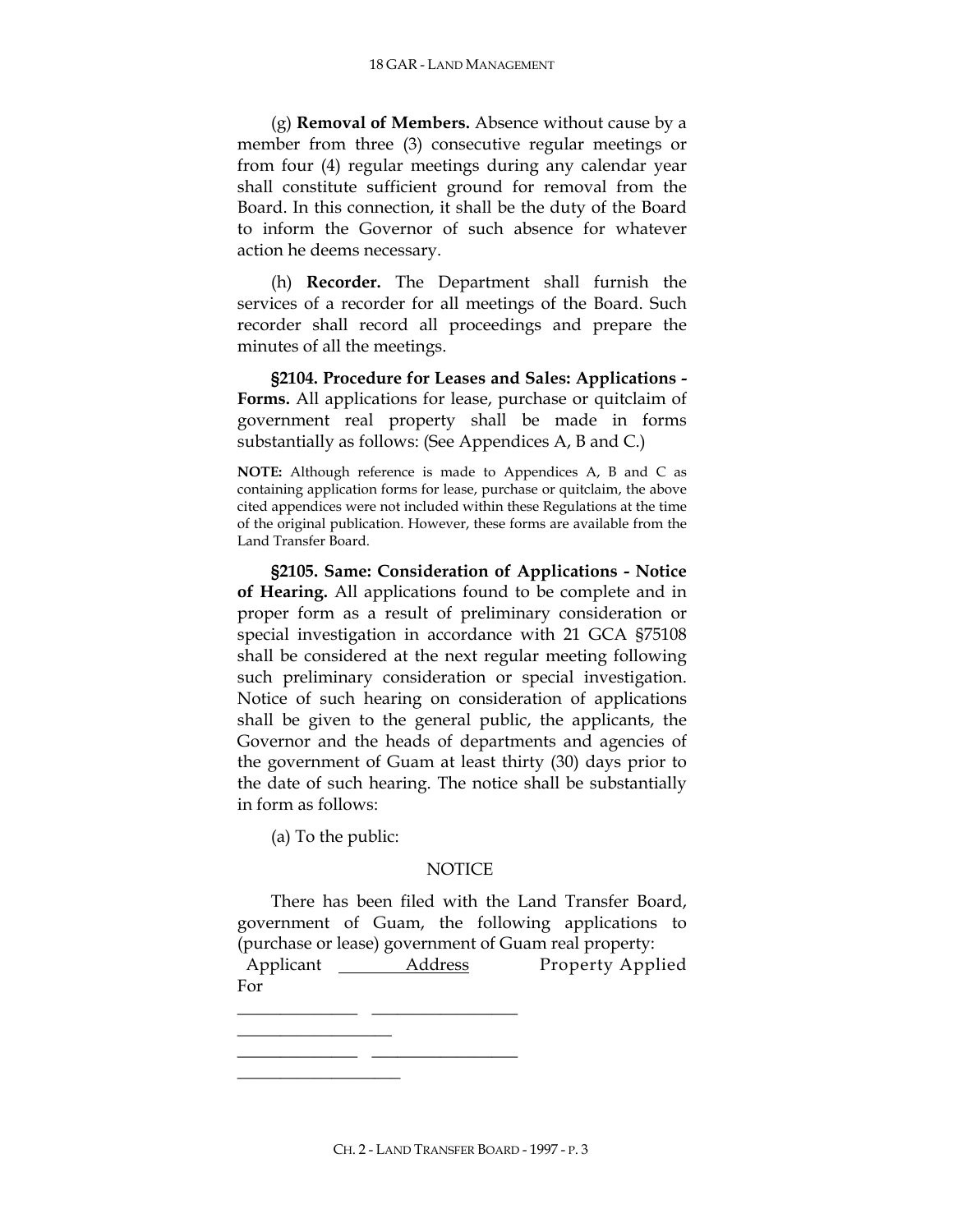These applications will be considered by the Land Transfer Board at the regular meeting to be held on Thursday, \_\_\_\_\_\_\_\_\_\_\_\_\_\_\_\_\_\_. \_\_\_\_\_\_\_\_\_\_\_\_\_\_\_\_\_\_\_\_\_\_\_\_\_, at 7:00 P.M., at \_\_\_\_\_\_\_\_\_\_\_\_\_\_\_\_\_\_\_\_\_\_\_\_\_\_\_\_\_\_. All persons having any interest in the matter may appear and be heard at the time

and place aforesaid.

Title 21 Guam Code Annotated Chapter 75 provides certain priority rights to lease or purchase government property.

For further information, contact the Department of Land Management, government of Guam.

> LAND TRANSFER BOARD GOVERNMENT OF GUAM

 $\operatorname{By}$ 

Executive Secretary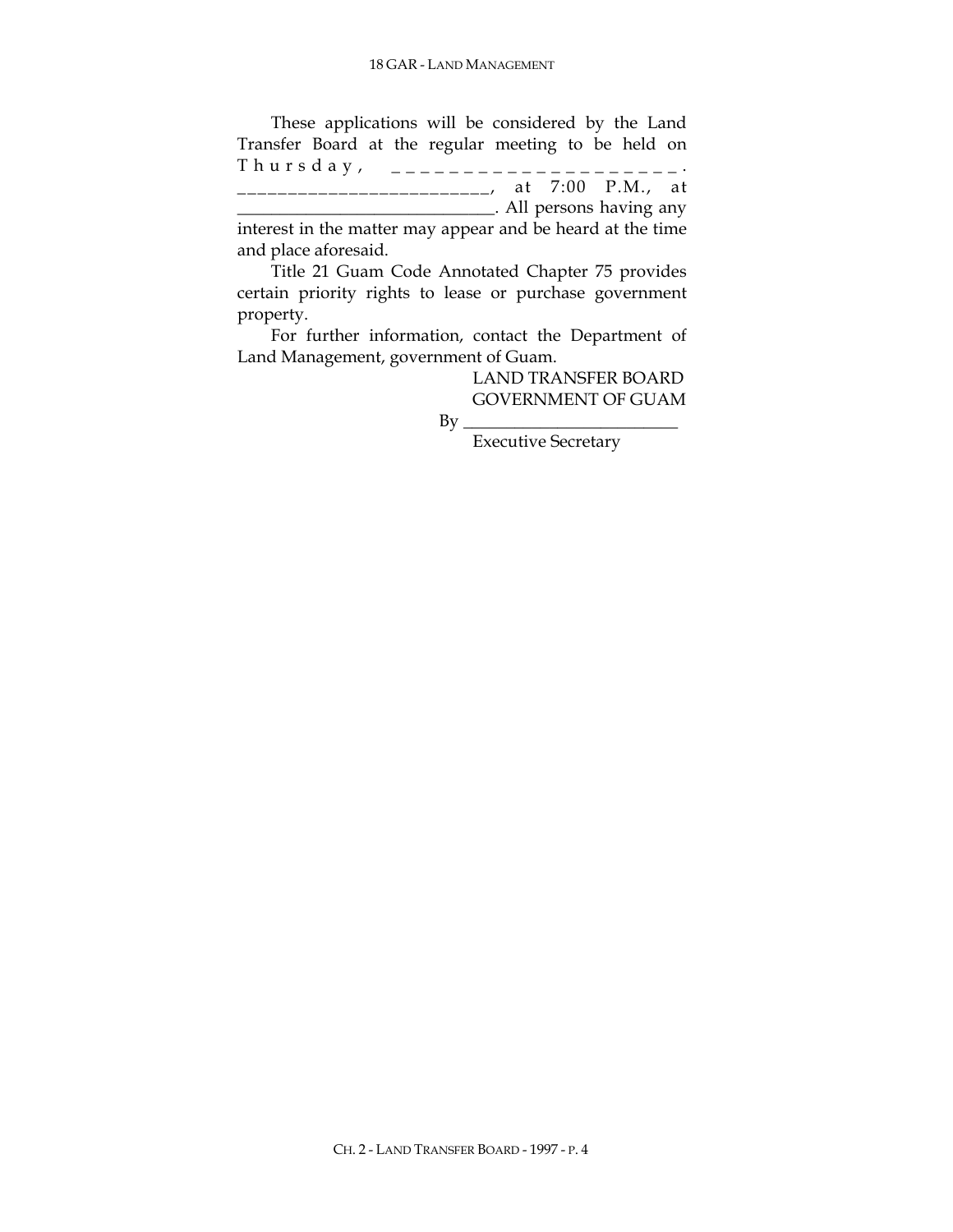(b) To the applicants:

(Name) (Address)

## **NOTICE**

The Land Transfer Board, government of Guam, will meet on Thursday, \_\_\_\_\_\_\_\_\_\_\_\_\_\_\_\_, at 7:00 P.M., at \_\_\_\_\_\_\_\_\_\_\_\_\_\_\_\_\_\_\_\_\_\_\_\_\_. Your application to (purchase, lease or quitclaim) \_\_\_\_\_\_\_\_\_\_\_\_\_\_\_\_\_\_\_\_\_, will be considered at such meeting. You are hereby advised that you may appear if you so desire.

> LAND TRANSFER BOARD GOVERNMENT OF GUAM

By \_\_\_\_\_\_\_\_\_\_\_\_\_\_\_\_\_\_\_\_\_\_\_\_\_

Executive Secretary

(c) To heads of departments or agencies:

## MEMORANDUM

\_\_\_\_\_\_\_\_\_\_\_\_\_.

To: (Director of Department or Head of Agency) From: Land Transfer Board Subject: Notice of Applications Filed to (Purchase, Lease or Quitclaim) Government Real Property

The following applications have been filed with the Land Transfer Board for the (purchase, lease or quitclaim) of government real property:

Applicant Address Property Applied For

\_\_\_\_\_\_\_\_\_\_\_\_\_\_\_\_\_\_ \_\_\_\_\_\_\_\_\_\_\_\_\_\_ \_\_\_\_\_\_\_\_\_\_\_\_\_\_\_\_ \_\_\_\_\_\_\_\_\_\_\_\_\_\_\_\_\_\_ \_\_\_\_\_\_\_\_\_\_\_\_\_\_ \_\_\_\_\_\_\_\_\_\_\_\_\_\_\_\_

A public hearing on these applications will be held on Thursday, \_\_\_\_\_\_\_\_\_\_\_\_\_\_\_\_\_\_\_, at 7:00 P.M., at

Any objection to the granting of the aforesaid applications or any information pertinent to the matter should be submitted to the Board before the public hearing date. In the absence of such objection or information, the Board will presume that the properties for are not essential for the use of your department or agency.

(d) To the Governor: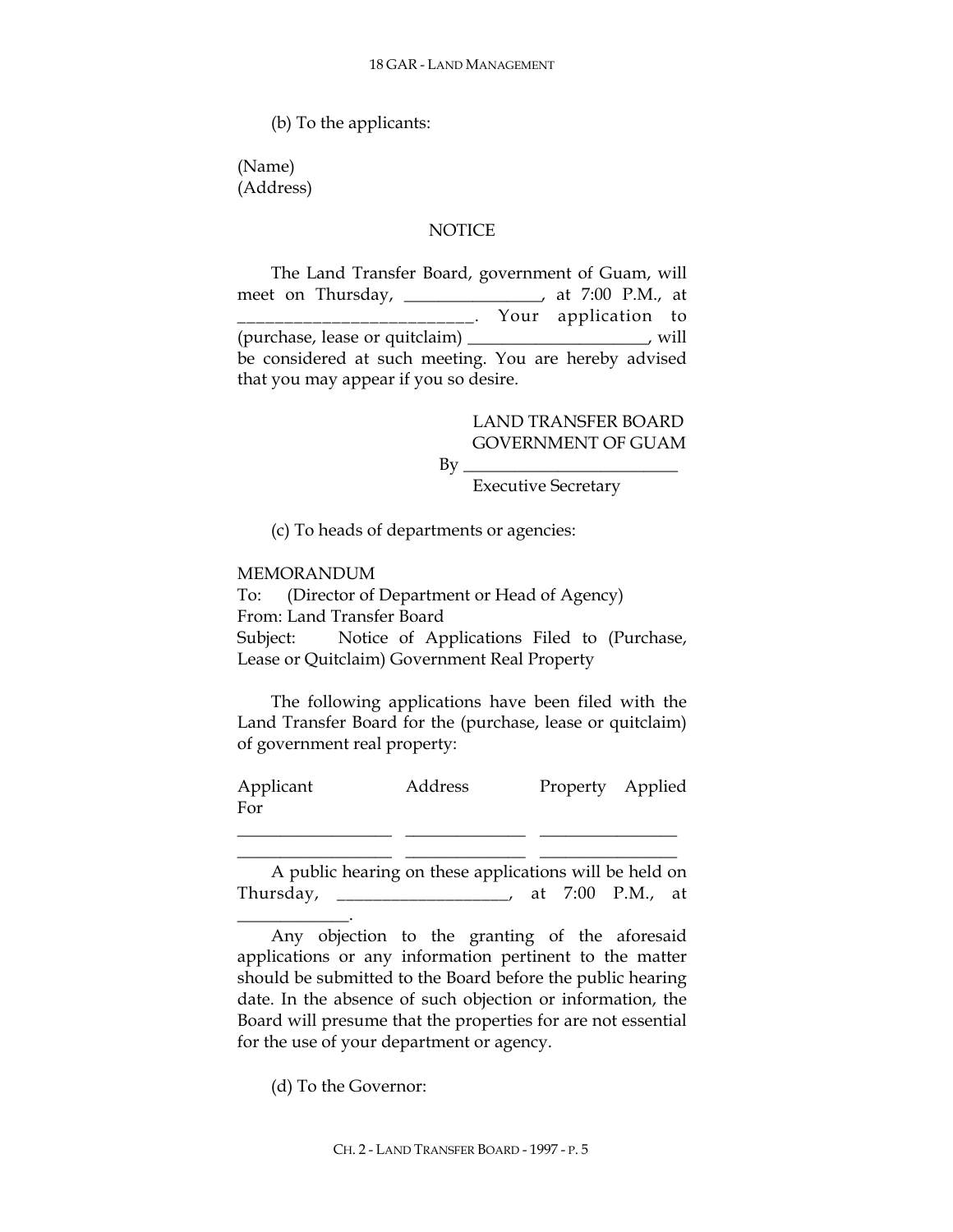MEMORANDUM To: The Governor From: Land Transfer Board Subject: Applications to (Purchase, Lease or Quitclaim) Government Real Property The following applications have been filed with the

Land Transfer Board for (purchase, lease or quitclaim) of government real property:

| Applicant | Address | Property Applied For |
|-----------|---------|----------------------|
|           |         |                      |
|           |         |                      |
|           |         | Executive            |

**Secretary** 

**§2106. Same: Action by the Board: Findings.** Immediately following the public hearing of an application, the Board shall ascertain the following:

(a) That, with reference to the transaction, the applicant is a responsible person;

(b) That the land applied for is not in use by any department or agency of the Government, and is not essential for any public use or purpose;

(c) That the lease or sale to the applicant is in the public interest; and

(d) The fair value of the land, with improvements, if any.

If any of the above items cannot be decided upon, the Chairman may assign any member or members of the Board to undertake investigation of the matter. The member or members so assigned shall report the result of such investigation to the Board at the next regular meeting following such investigation.

**§2107. Same: Same: Approval or Disapproval.** Following the findings of the Board, the Board shall then decide to approve or disapprove the application. All final decisions on applications by the Board shall be reported to the Governor together with all findings and any recommendation thereon.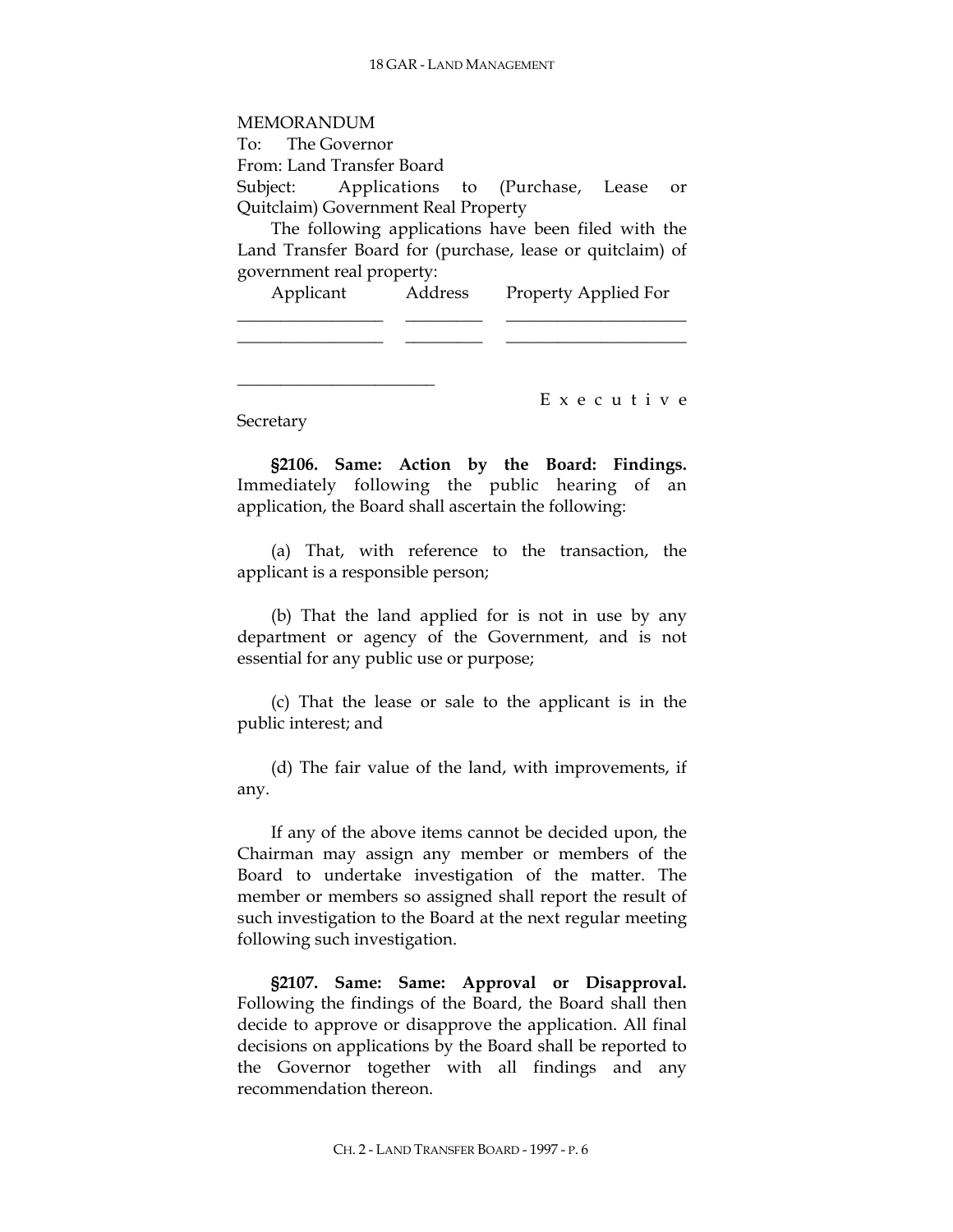**§2108. Same: Priorities: Residential or Agricultural Purposes.** In the consideration of all applications, the Board shall apply and observe the priorities set forth in 21 GCA §75110.

In the event the applicants of a piece of government real property have equal priority or none of such applicants have any priorities, the Board must decide by vote which applicant shall be awarded the property. All members shall be required to cast their votes. Under such situation, the Board shall take into consideration the following factors:

- (a) Status of dependents;
- (b) Economic status of applicants;
- (c) Applicant's personal background;
- (d) Date application was filed;
- (e) Status of property holding of applicant.

If the area of the property for which applications have been made is adequate for division into parcels of such size as can satisfy the purposes of the use for which the application was made, the Board shall so consider such division.

**§2109. Same: Same: Commercial or Industrial.** If more than one person or organization having equal priority right under 21 GCA §75111, apply to lease or purchase government real property for commercial or industrial use, the Board by vote shall decide which applicant shall be awarded the property. All members are required to cast their votes. Under such situation, the Board shall take into consideration the following factors:

- (a) Type of industry basic or luxury goods;
- (b) Whether manufacturing or merchant;
- (c) Extent of capital investment;
- (d) Whether home office or branch office;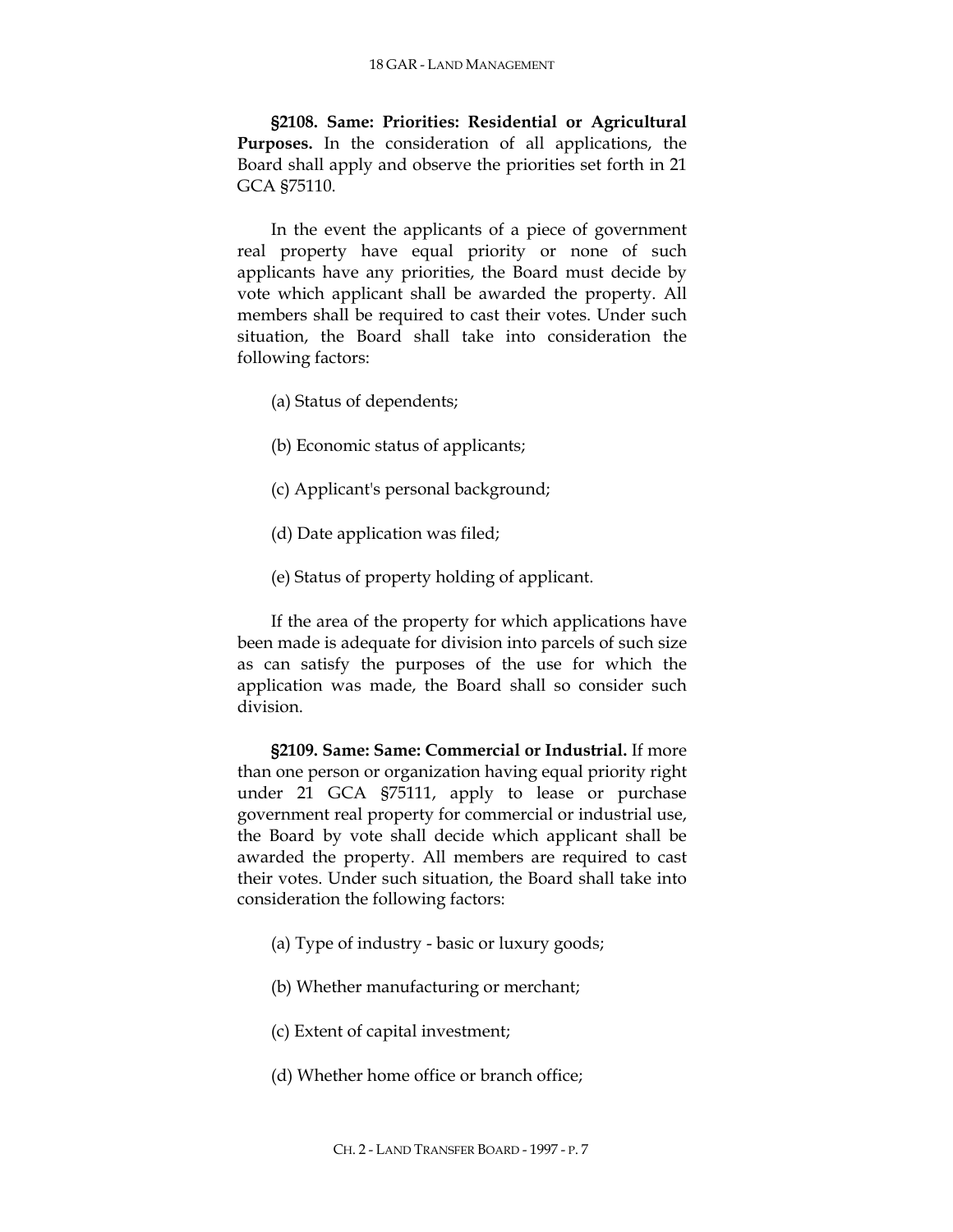(e) Whether goods or for local market or export;

(f) Whether local labor market will be used;

(g) Date of application.

Determination shall be made by the Board in favor of the applicant who will, in the opinion of the Board, considering the various factors mentioned above, contribute most to the economy of Guam.

**§2110. Same: Board's Recommendation to the Governor**. If the Board deems it desirable and in the public interest, it may make recommendations for specific terms and conditions to be included in a lease, deed or purchase contract. In the interest of the public, the Board may also recommend to the Governor that any property being applied for should be subdivided and disposed of as such.

**§2111. Same: Notice of Approval to Applicant and Director**. Immediately upon receipt of notice that the Governor has approved or disapproved an application previously acted upon by the Board, the Secretary shall give written notice of such decision to the applicant and the Director. The notice of approval must state that the applicant has ninety (90) days after receipt of such written notice in which to make or tender payment of the price fixed by the Board or to enter into a purchase contract with the Government, and that failure or refusal on the part of the applicant to make or tender such price or to enter into such a purchase contract within the allotted period will be deemed to be a disapproval of the application without prejudice.

**§2112. Same: Fair Value.** When an application is made to purchase or lease government real property, the Board shall establish what in its opinion is the fair value of the property. It may base its decision on any evidence which may be available as to the value of such property, but shall, in every case, request from the Department a written appraisal of the property.

**§2113. Effective Date**. These Rules shall become effective on the date of approval by the Governor. These Rules supersede all prior rules and amendments thereto